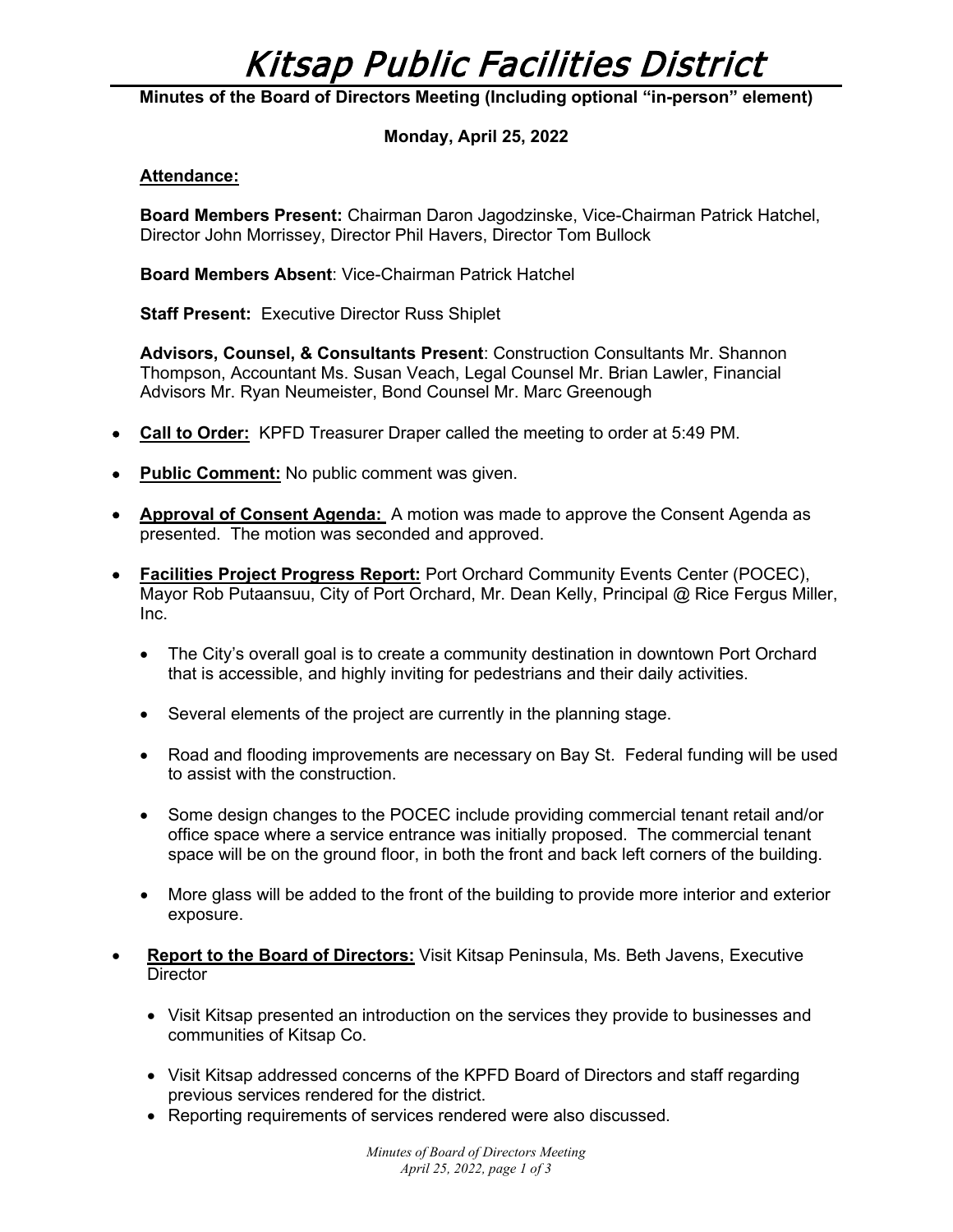• Visit Kitsap and KPFD Staff will define a Statement of Work for specific services that benefit the district in the future

# • **New Business:**

- **A. Sublease Agreement Between KPFD & Visit Kitsap Peninsula** Executive Director
- The original sublease agreement between the Kitsap Peninsula Visitor & Convention Bureau (now known as Visit Kitsap Peninsula) was signed in 2017. The agreement was for one year only.
- The sublease agreement continued each subsequent year through 2021, however, the last agreement was signed in 2020, and no agreement was signed in 2021 or 2022.
- The main lease with Visit Kitsap and Parker Financial (landlords of the space) is set to expire on September 01, 2022.
- KPFD is currently looking for a new office location within the Silverdale area.
- **B. North Kitsap Regional Events Center (NKREC) Update** Board Chairman & Executive Director
- KPFD Chairman and Executive Director met with the North Kitsap School District Superintendent and Chief Financial Officer to discuss the current and future partnership between the entities.
- The following options were discussed: 1. Wrap up the partnership, 2. Remain as is, 3. Keep the partnership open and address needs as they arise.
- The school district wishes to keep the partnership going and come back to the PFD as needs arise.
- The school district is also in keeping with the original ILA by turfing the athletic fields.
- The ILA signed in 2007 will remain in place.
- **C. Port Orchard Community Events Center (POCEC) Proposed Interlocal Agreement Amendment** – Executive Director & KPFD Legal Counsel
- The ILA amendment includes the project name change from the South Kitsap Community Events Center (SKCEC) to the Port Orchard Community Events Center (POCEC)
- The amendment also requested funds amounts in Tasks 4 & 5 to reflect \$620,000 & 770,000 respectively, increasing the total funding from \$12M to \$12,289,500.
- There was discussion concerning the increase in the overall amount setting a precedence that other projects might approach the district for additional funds as well.
- The KPFD Board of Directors voted unanimously to accept the project name change, increase Task 4 & 5 funding requests to \$620,000 & \$770,000 respectively, but keep the total funding amount to \$12M.
- **Financial Reports** Executive Director & KPFD Accountant